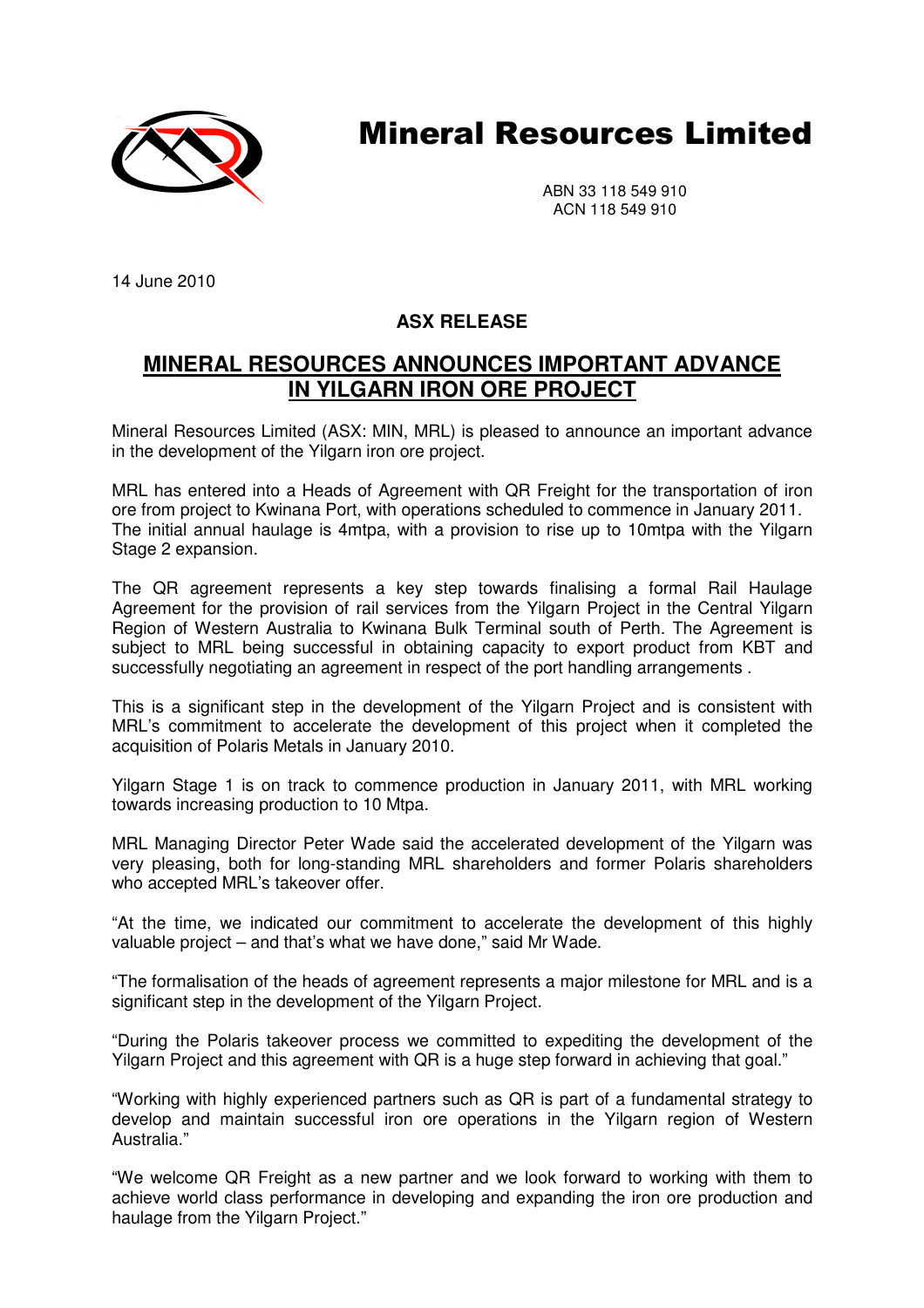### **Yilgarn Project – current iron ore resource**

| <b>JORC Resource</b> |           |               |          |
|----------------------|-----------|---------------|----------|
|                      | Category  | Tonnes (mill) | Fe Grade |
| Yilgarn              | Indicated |               | 59.0%    |
| Yilgarn              | Inferred  | 24.3          | 58.5%    |
|                      | Sub-total | 42.0          | 58.7%    |

The current status of iron ore resources at the Carina Yilgarn project is:

| <b>Exploration Target</b> (refer note below) |               |                 |  |  |
|----------------------------------------------|---------------|-----------------|--|--|
|                                              | Tonnes (mill) | <b>Fe Grade</b> |  |  |
| Poondano                                     | $10 - 15$     | 48-56%          |  |  |
| Yilgarn                                      | $100 - 150$   | $57 - 59%$      |  |  |
| Mayfield                                     | $80 - 100$    | 45-55%          |  |  |
| Weelumurra                                   | $250 - 300$   | 53-64%          |  |  |

Note: The potential quantity and grade of iron deposits reported in the Exploration Target is conceptual in nature and as at the date of this announcement there has been insufficient exploration to define a Mineral Resource.

#### **Heads of Agreement with QR Freight**

QR Freight is the national bulk freight haulage business of the publicly listed QR Limited, and had a nationally established position as an experienced resources haulier being the largest haulier of iron ore in Australia outside the Pilbara.

The Agreement covers the full rail distance of 576km from the Mt Walton siding to the Kwinana Bulk Terminal for export and completes the full mine to market infrastructure requirements for Stage 1 of the Yilgarn iron ore project. Yilgarn Stage 1 production is planned to commence in January 2011 with the first iron ore to be transported by rail around 15 March 2011.

#### **Yilgarn Stage 1 – approvals and supplier agreements**

MRL is also pleased to announce that is achieved a number of other key milestones in line with its planned production start date for Yilgarn Stage 1 of January 2011 including:

- 1. The Haulage Road Access Agreement for haulage to the new Mt Walton rail siding has been executed.
- 2. The design of the haulage road has been completed and approved.
- 3. The Mt Walton rail siding design has been completed.
- 4. MRL has completed detailed engineering design of the proposed processing plant (replicating a plant with proven performance and reliability currently operated by MRL). The proposed plant will have an initial 5Mtpa throughput capacity however the front section of the plant has a design capacity of 10Mtpa and only back end modular upgrades will be required for future production increase to the 10Mtpa.
- 5. Works approval for the temporary crushing plant has been submitted for approval.
- 6. Planning approval for the main operation camp has been obtained and the selected camp supplier shall commence construction on site subject to final works approval.
- 7. All applicable Heritage and Flora and Fauna Surveys have been completed.